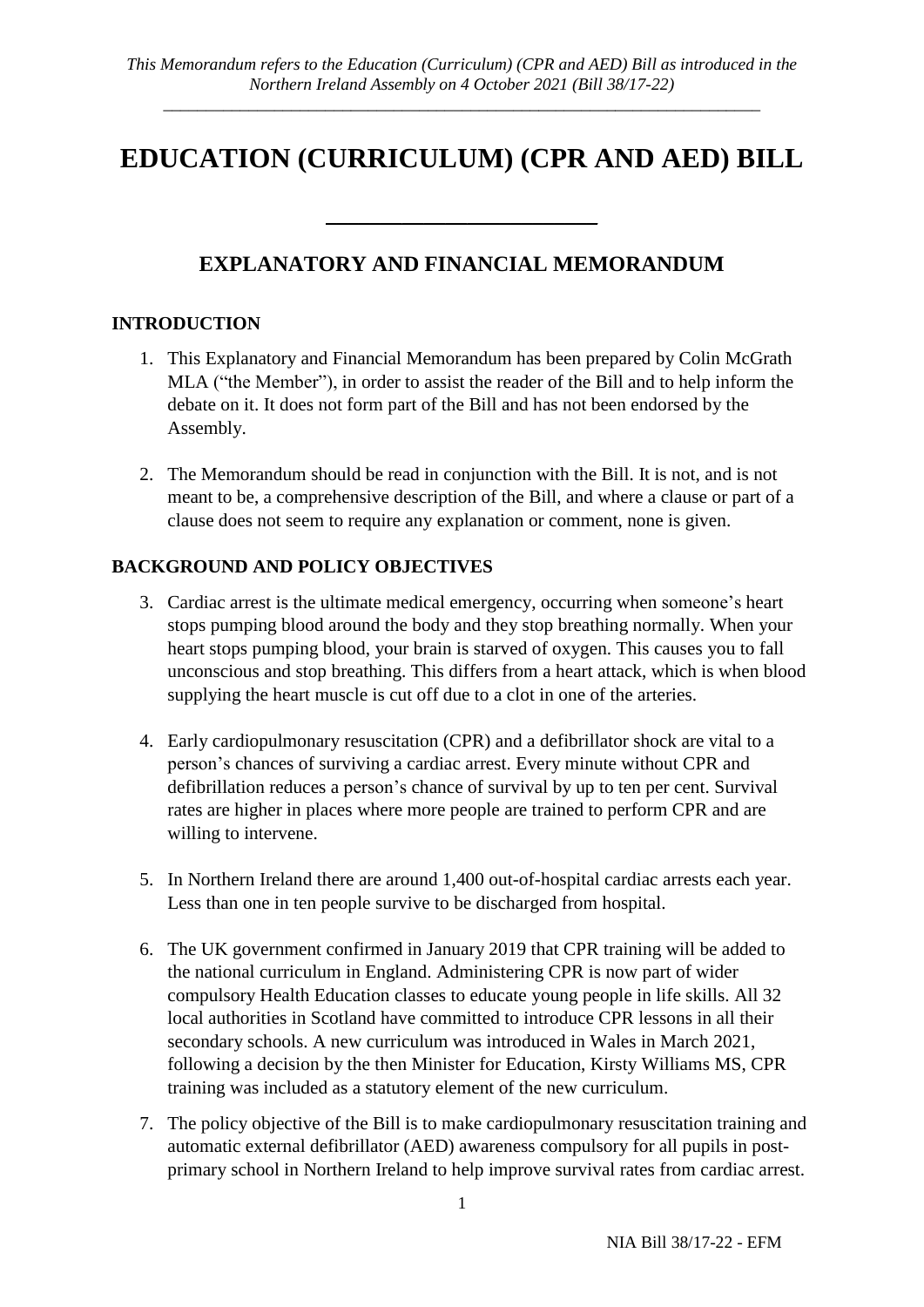*\_\_\_\_\_\_\_\_\_\_\_\_\_\_\_\_\_\_\_\_\_\_\_\_\_\_\_\_\_\_\_\_\_\_\_\_\_\_\_\_\_\_\_\_\_\_\_\_\_\_\_\_\_\_\_\_\_\_\_\_\_\_\_\_\_\_\_\_\_\_*

## **CONSULTATION**

- 8. The Member conducted a consultation exercise over a nine-week period from 15 January to 19 March. The consultation took the form of an online survey and online meetings. The Member also shared his legislative proposal with the Northern Ireland Human Rights Commission and the Equality Commission for Northern Ireland.
- 9. The consultation showed strong support for the Bill and the policy objective. 94% of respondents to the consultation thought that CPR training should be compulsory in schools and 98% believe government has a responsibility to ensure training is provided. In an opinion poll conducted in June 2021, 90% of respondents agreed that CPR training should be made compulsory as part of the post-primary school curriculum in Northern Ireland.

## **OPTIONS CONSIDERED**

10. In developing this legislation, the Member considered the following options:

**Option 1:** Do nothing and maintain the status quo in relation to CPR training in schools. Some schools provide CPR training to pupils but there is no consistent approach.

**Option 2:** Proceed with a Private Member's Bill to ensure that every pupil completes their post-primary education with the skills to save a life.

11. Following consultation and deliberation, the Member considers that primary legislation is the best mechanism by which to achieve the policy objectives and improve survival rates from out-of-hospital cardiac arrest.

## **OVERVIEW**

12. The bill has one substantive clause and no schedules.

## **COMMENTARY ON CLAUSES**

**Clause 1:** This is the only substantive clause in the Bill.

Part 2 of the Education (Northern Ireland) Order 2006 makes provision for the curriculum in schools. Under Article 7(2) of that Order, the Department has a power to specify the minimum content of that curriculum for different key stages. This is the power which allows the Department to set out the details of what needs to be on the curriculum. The main current exercise of that power is set out in the Education (Curriculum Minimum Content) Order (Northern Ireland) 2007. At present, the 2007 Order includes a general requirement for the curriculum to include emergency first aid awareness.

Clause 1 obliges the Department to exercise the power under Article 7(2) to place training in CPR and AED awareness onto the curriculum for key stage 3. This obliges the Department to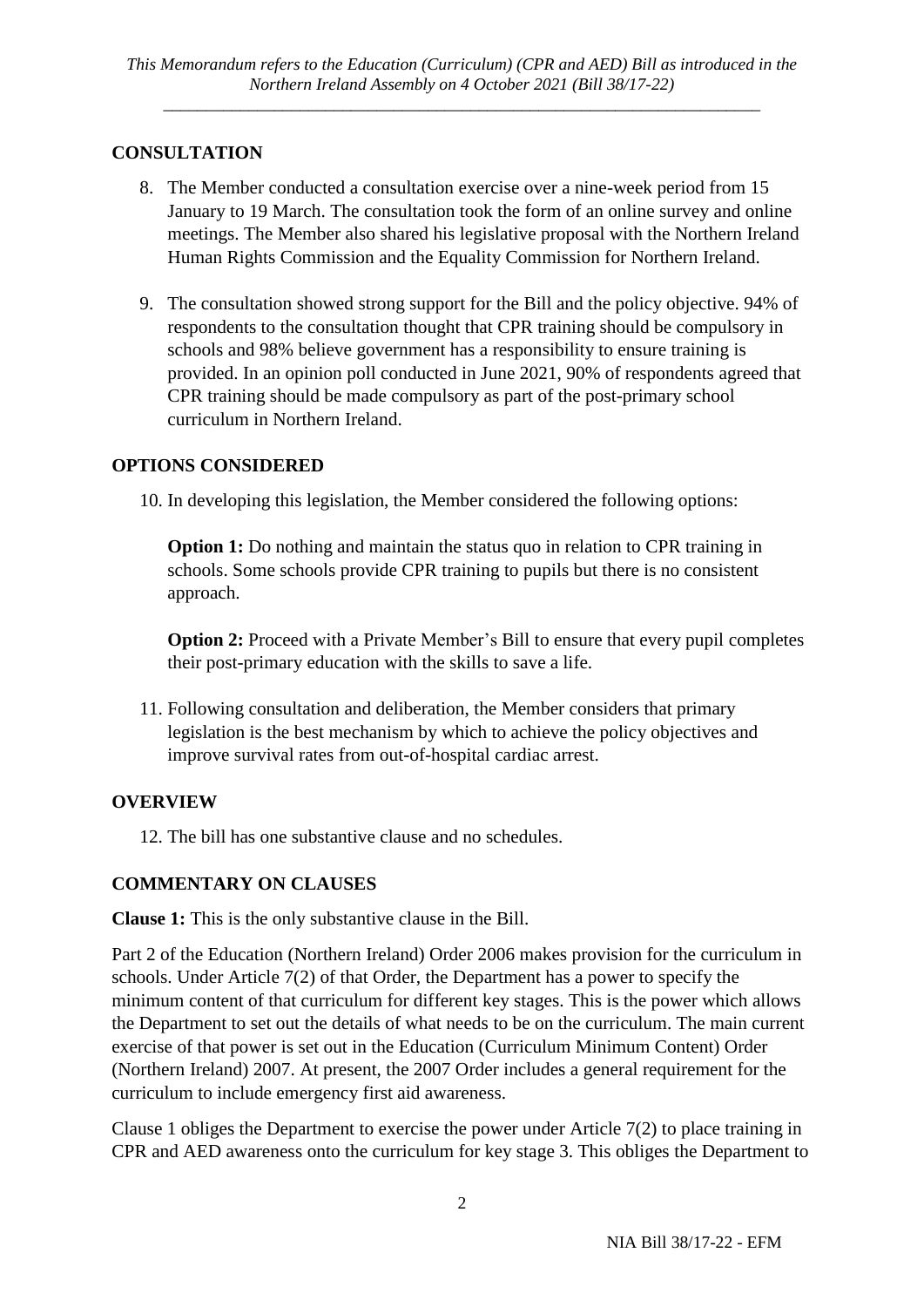*\_\_\_\_\_\_\_\_\_\_\_\_\_\_\_\_\_\_\_\_\_\_\_\_\_\_\_\_\_\_\_\_\_\_\_\_\_\_\_\_\_\_\_\_\_\_\_\_\_\_\_\_\_\_\_\_\_\_\_\_\_\_\_\_\_\_\_\_\_\_*

make an order (a type of secondary legislation). It is for the Department to determine the precise details (for example the content and procedure) for placing CPR training and AED awareness as a minimum requirement on the curriculum.

**Clause 2:** provides for commencement of the Bill six months after Royal Assent.

**Clause 3:** gives the Bill its short title.

## **FINANCIAL EFFECTS OF THE BILL**

- 13. The Member believes that it is not anticipated that the Bill will give rise to any significant additional expenditure. Additionally, the Member believes that, given the benefits to be gained by society through the potential lives that could be saved and the reduction in morbidity due to early CPR, the Bill represents value for money overall.
- 14. However, it is acknowledged that there may be some additional financial implications resulting from the Bill. The Department of Education may wish to provide schools with resources to enable pupils to learn CPR such as manikins or to enlist support from training providers. Some charities provide CPR training services, such as the British Heart Foundation who provide free CPR training kits to eligible schools.

## **HUMAN RIGHTS ISSUES**

15. The Member is satisfied that the bill is human rights compliant.

## **EQUALITY IMPACT ASSESSMENT**

16. An Equality Impact Assessment has not been undertaken, as communications between the Member and the Equality Commission and legal advice the Member has received did not identify any equality implications of the Bill. Therefore, it is considered the Bill will not have an adverse impact on any of the groups identified in section 75 of the Northern Ireland Act 1998. For policy implementation, the Department of Education should consider Equality Impact Assessments as appropriate.

## **LEGISLATIVE COMPETENCE**

17. At introduction, the sponsor of the Bill, Mr Colin McGrath MLA had made the following statement under Standing Order 30 of the Northern Ireland Assembly:

*"In my view the Education (Curriculum) (CPR and AED) Bill would be within the legislative competence of the Northern Ireland Assembly."*

## **SECRETARY OF STATE CONSENT**

18. It is considered that the Secretary of State's consent under section 8 of the Northern Ireland Act 1998 is not required for this Bill.